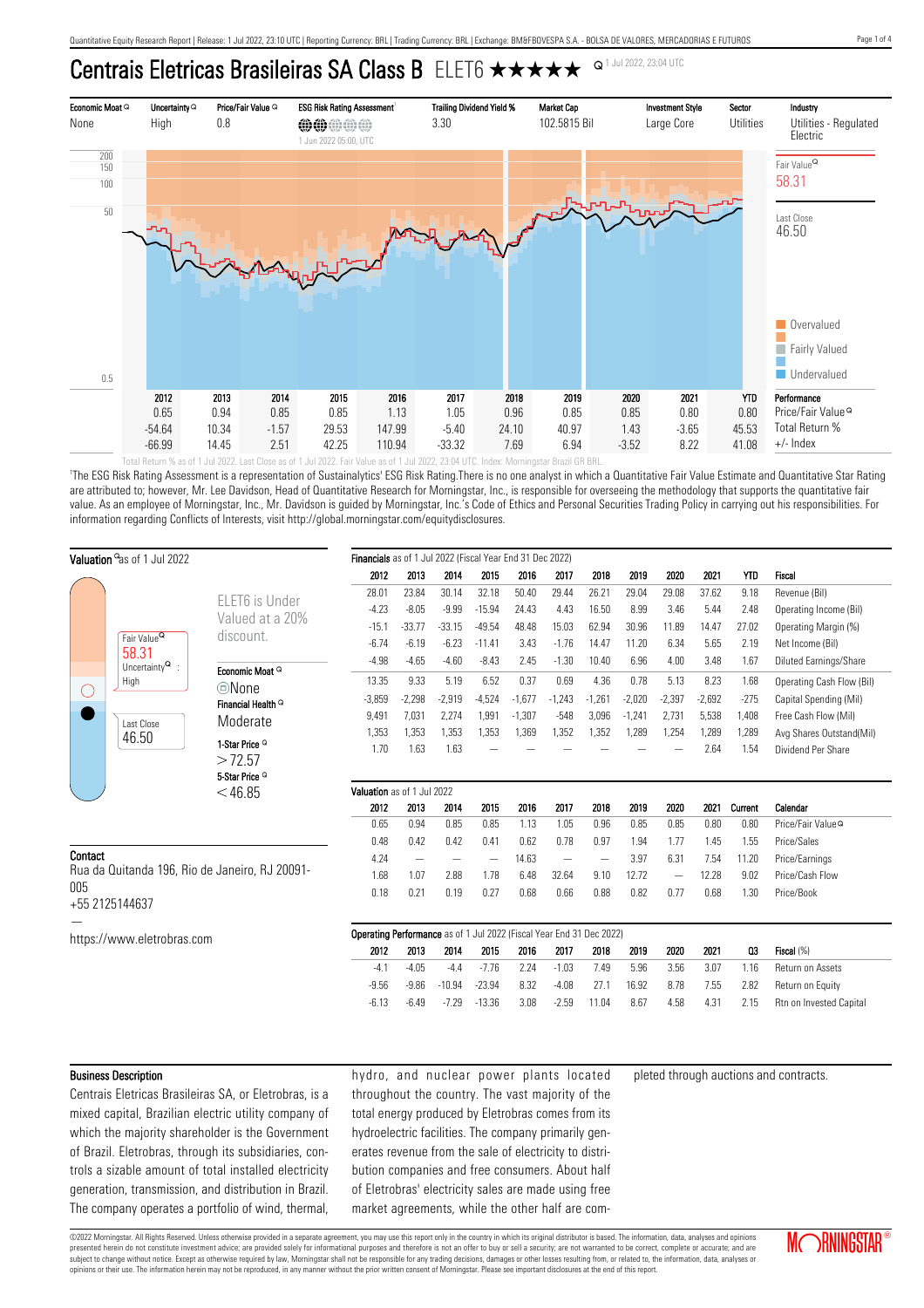## Quantitative Equity Reports Overview

The quantitative report on equities consists of data, statistics and quantitative equity ratings on equity securities. Morningstar, Inc.'s quantitative equity ratings are forward looking and are generated by a statistical model that is based on Morningstar Inc.'s analyst-driven equity ratings and quantitative statistics. Given the nature of the quantitative report and the quantitative ratings, there is no one analyst in which a given report is attributed to; however, Mr. Lee Davidson, Head of Quantitative Research for Morningstar, Inc., is responsible for overseeing the methodology that supports the quantitative equity ratings used in this report. As an employee of Morningstar, Inc., Mr. Davidson is guided by Morningstar, Inc.'s Code of Ethics and Personal Securities Trading Policy in carrying out his responsibilities.

## Quantitative Equity Ratings

Morningstar's quantitative equity ratings consist of: (i) Quantitative Fair Value Estimate, (ii) Quantitative Star Rating, (iii) Quantitative Uncertainty, (iv) Quantitative Economic Moat, and (v) Quantitative Financial Health (collectively the "Quantitative Ratings).

The Quantitative Ratings are calculated daily and derived from the analystdriven ratings of a company's peers as determined by statistical algorithms. Morningstar, Inc. ("Morningstar", "we", "our") calculates Quantitative Ratings for companies whether or not it already provides analyst ratings and qualitative coverage. In some cases, the Quantitative Ratings may differ from the analyst ratings because a company's analyst-driven ratings can significantly differ from other companies in its peer group.

i. **Quantitative Fair Value Estimate:** Intended to represent Morningstar's estimate of the per share dollar amount that a company's equity is worth today. Morningstar calculates the Quantitative Fair Value Estimate using a statistical model derived from the Fair Value Estimate Morningstar's equity analysts assign to companies. Please go to http://global.morningstar.com/ equitydisclosures for information about Fair Value Estimate Morningstar's equity analysts assign to companies.

ii. **Quantitative Economic Moat:** Intended to describe the strength of a firm's competitive position. It is calculated using an algorithm designed to predict the Economic Moat rating a Morningstar analyst would assign to the stock. The rating is expressed as Narrow, Wide, or None.

**Narrow** – assigned when the probability of a stock receiving a "Wide Moat" rating by an analyst is greater than 70% but less than 99%.

Wide – assigned when the probability of a stock receiving a "Wide Moat" rating by an analyst is greater than 99%.

None – assigned when the probability of an analyst receiving a "Wide Moat" rating by an analyst is less than 70%.

iii. **Quantitative Star Rating:** Intended to be the summary rating based on the combination of our Quantitative Fair Value Estimate, current market price, Quantitative Uncertainty Rating, and momentum. The rating is expressed as One-Star, Two-Star, Three-Star, Four-Star, and Five-Star.

- $\star$  the stock is overvalued with a reasonable margin of safety. Log (Quant FVE/Price) < -1\*Quantitative Uncertainty
- Micro-Caps: Log (Quant FVE/Price) < -1.5\*Quantitative Uncertainty  $\star \star$  - the stock is somewhat overvalued.

Log (Quant FVE/Price) between (-1\*Quantitative Uncertainty, -0.5\*Quantitative Uncertainty)

Micro-Caps: Log (Quant FVE/Price) between (-1.5\*Quantitative Uncertainty, - 0.75\*Quantitative Uncertainty)

 $\star \star \star$  – the stock is approximately fairly valued.

Log (Quant FVE/Price) between (-0.5\*Quantitative Uncertainty, 0.5\*Quantitative Uncertainty)

Micro-Caps: Log (Quant FVE/Price) between (-0.75\*Quantitative Uncertainty, 0.75\*Quantitative Uncertainty)

 $\star \star \star \star$  – the stock is somewhat undervalued.

Log (Quant FVE/Price) between (0.5\*Quantitative Uncertainty, 1\*Quantitative

Uncertainty)

Micro-Caps: Log (Quant FVE/Price) between (0.75\*Quantitative Uncertainty, 1.5\*Quantitative Uncertainty)

 $\star \star \star \star$  – the stock is undervalued with a reasonable margin of safety. Log (Quant FVE/Price) > 1\*Quantitative Uncertainty

Micro-Caps: Log (Quant FVE/Price) > 1.5\*Quantitative Uncertainty

After the initial calculation for the star rating, there is a final filtering step based on the momentum of the company. We rank the companies based on their 12-1 month momentum, then restrict those below the 30th percentile to a maximum of 3 stars.

iv. **Quantitative Uncertainty:** Intended to represent Morningstar's level of uncertainty about the accuracy of the Quantitative Fair Value Estimate. Generally, the lower the Quantitative Uncertainty, the narrower the potential range of outcomes for that particular company. The rating is expressed as Low, Medium, High, Very High, and Extreme.

**Low** – the interguartile range for possible fair values is less than  $10\%$ 

**Medium** – the interquartile range for possible fair values is less than  $15\%$ but greater than 10%

High – the interquartile range for possible fair values is less than 35% but greater than 15%

Very High – the interquartile range for possible fair values is less than 80% but greater than 35%

**Extreme** – the interquartile range for possible fair values is greater than 80%

v. Quantitative Financial Health: Intended to reflect the probability that a firm will face financial distress in the near future. The calculation uses a predictive model designed to anticipate when a company may default on its financial obligations. The rating is expressed as Weak, Moderate, and Strong.

**Weak**  $-$  assigned when Quantitative Financial Health  $< 0.2$ 

Moderate – assigned when Quantitative Financial Health is between 0.2 and 0.7

**Strong** – assigned when Quantitative Financial Health  $> 0.7$ 

#### Other Definitions

i. Last Close  $-$  Price of the stock as of the close of the market of the last trading day before date of the report.

ii. **Quantitative Valuation**– Using the below terms, intended to denote the relationship between the security's Last Price and Morningstar's quantitative fair value estimate for that security.

Undervalued – Last Price is below Morningstar's quantitative fair value estimate.

Farily Valued – Last Price is in line with Morningstar's quantitative fair value estimate.

Farily Valued – Last Price is in line with Morningstar's quantitative fair value estimate.

Overvalued – Last Price is above Morningstar's quantitative fair value estimate.

Sustainalytics ESG Risk Rating Assessment: The ESG Risk Rating Assessment is provided by Sustainalytics; a Morningstar company. Sustainalytics' ESG Risk Ratings measure the degree to which company's economic value at risk is driven by environment, social and governance (ESG) factors.

Sustainalytics analyzes over 1,300 data points to assess a company's exposure to and management of ESG risks. In other words, ESG Risk Ratings measures a company's unmanaged ESG Risks represented as a quantitative score. Unmanaged Risk is measured on an open-ended scale starting at zero (no risk) with lower scores representing less unmanaged risk and, for 95% of cases, the unmanaged ESG Risk score is below 50.

Based on their quantitative scores, companies are grouped into one of five Risk Categories (negligible, low, medium, high, severe). These risk categories are absolute, meaning that a 'high risk' assessment reflects a comparable degree of unmanaged ESG risk across all subindustries covered.

The ESG Risk Rating Assessment is a visual representation of Sustainalytics

©2022 Morningstar. All Rights Reserved. Unless otherwise provided in a separate agreement, you may use this report only in the country in which its original distributor is based. The information, data, analyses and opinions presented herein do not constitute investment advice; are provided solely for informational purposes and therefore is not an offer to buy or sell a security; are not warranted to be correct, complete or accurate; and are subject to change without notice. Except as otherwise required by law, Morningstar shall not be responsible for any trading decisions, damages or other losses resulting from, or related to, the information, data, analyses or opinions or their use. The information herein may not be reproduced, in any manner without the prior written consent of Morningstar. Please see important disclosures at the end of this report.

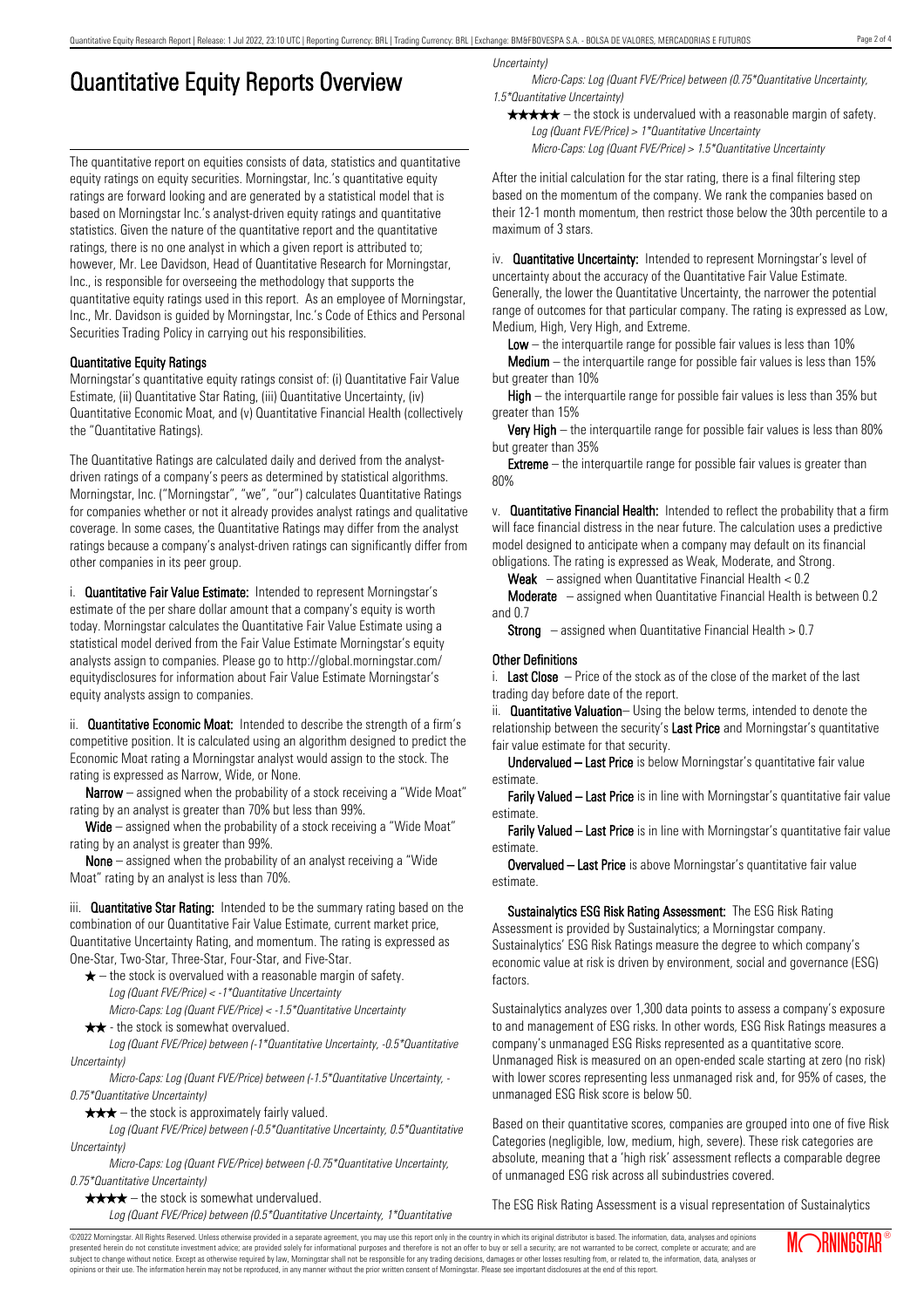ESG Risk Categories on a 1 to 5 scale. Companies with Negligible Risk = 5 Globes, Low Risk = 4, Medium Risk =  $3$  Globes, High Risk =  $2$  Globes, Severe Risk = 1 Globe. For more information, please visit sustainalytics.com/esgratings/

Ratings should not be used as the sole basis in evaluating a company or security. Ratings involve unknown risks and uncertainties which may cause our expectations not to occur or to differ significantly from what was expected and should not be considered an offer or solicitation to buy or sell a security.

This Report has not been made available to the issuer of the security prior to publication.

### Risk Warning

Please note that investments in securities are subject to market and other risks and there is no assurance or guarantee that the intended investment objectives will be achieved. Past performance of a security may or may not be sustained in future and is no indication of future performance. A security investment return and an investor's principal value will fluctuate so that, when redeemed, an investor's shares may be worth more or less than their original cost. A security's current investment performance may be lower or higher than the investment performance noted within the report.

The quantitative equity ratings are not statements of fact. Morningstar does not guarantee the completeness or accuracy of the assumptions or models used in determining the quantitative equity ratings. In addition, there is the risk that the price target will not be met due to such things as unforeseen changes in demand for the company's products, changes in management, technology, economic development, interest rate development, operating and/or material costs, competitive pressure, supervisory law, exchange rate, and tax rate. For investments in foreign markets there are further risks, generally based on exchange rate changes or changes in political and social conditions. A change in the fundamental factors underlying the quantitative equity ratings can mean that the valuation is subsequently no longer accurate.

For more information about Morningstar's quantitative methodology, please visit www.corporate.morningstar.com.

## General Disclosure

The Quantitative Equity Report ("Report") is derived from data, statistics and information within Morningstar, Inc.'s database as of the date of the Report and is subject to change without notice. The Report is for informational purposes only, intended for financial professionals and/or sophisticated investors ("Users") and should not be the sole piece of information used by such Users or their clients in making an investment decision. While Morningstar has obtained data, statistics and information from sources it believes to be reliable, Morningstar does not perform an audit or seeks independent verification of any of the data, statistics, and information it receives.

The quantitative equity ratings noted the Report are provided in good faith, are as of the date of the Report and are subject to change. While Morningstar has obtained data, statistics and information from sources it believes to be reliable, Morningstar does not perform an audit or seeks independent verification of any of the data, statistics, and information it receives.

The quantitative equity ratings are not a market call, and do not replace the User or User's clients from conducting their own due-diligence on the security. The quantitative equity rating is not a suitability assessment; such assessments take into account may factors including a person's investment objective, personal and financial situation, and risk tolerance all of which are factors the quantitative equity rating statistical model does not and did not consider.

Prices noted with the Report are the closing prices on the last stock-market trading day before the publication date stated, unless another point in time is explicitly stated.

Unless otherwise provided in a separate agreement, recipients accessing this report may only use it in the country in which the Morningstar distributor is based. Unless stated otherwise, the original distributor of the report is Morningstar Inc., a U.S.A. domiciled financial institution.

This report was created with no regard to investment objectives, financial situation or particular needs of any specific User or User's clients. Therefore, investments discussed and recommendations made herein may not be suitable for all investors: recipients of this report must exercise their own independent judgment as to the suitability of such investments and recommendations in the light of their own investment objectives, experience, taxation status and financial position.

The information, data and statistics presented herein are not warranted to be accurate, correct, complete or timely. Unless otherwise provided in a separate agreement, Morningstar makes no representation that the report contents meet all of the presentation and/or disclosure standards applicable in the jurisdiction the recipient is located.

Except as otherwise required by law or provided for in a separate agreement, Morningstar and its officers, directors and employees shall not be responsible or liable for any trading decisions, damages or other losses resulting from, or related to, the information, data, analyses or opinions within the report. Morningstar encourages recipients of this report to read all relevant issue documents (e.g., prospectus) pertaining to the security concerned, including without limitation, information relevant to its investment objectives, risks, and costs before making an investment decision and when deemed necessary, to seek the advice of a legal, tax, and/or accounting professional.

The Report and its contents are not directed to, or intended for distribution to or use by, any person or entity who is a citizen or resident of or located in any locality, state, country or other jurisdiction where such distribution, publication, availability or use would be contrary to law or regulation or which would subject Morningstar or its affiliates to any registration or licensing requirements in such jurisdiction.

Where this report is made available in a language other than English and in the case of inconsistencies between the English and translated versions of the report, the English version will control and supersede any ambiguities associated with any part or section of a report that has been issued in a foreign language. Neither the analyst, Morningstar, or Morningstar affiliates guarantee the accuracy of the translations.

This report may be distributed in certain localities, countries and/or jurisdictions ("Territories") by independent third parties or independent intermediaries and/or distributors ("Distributors"). Such Distributors are not acting as agents or representatives of the analyst or Morningstar. In Territories where a Distributor distributes our report, the Distributor, and not the analyst or Morningstar, is solely responsible for complying with all applicable regulations, laws, rules, circulars, codes and guidelines established by local and/or regional regulatory bodies, including laws in connection with the distribution third-party research reports.

## Conflicts of Interest:

Morningstar, Inc. may hold a long position in the security subject of this investment research report that exceeds 0.5% of the total issued share capital of the security. To determine if such is the case, please click http:// msi.morningstar.com and http://mdi.morningstar.com.

The Head of Quantitative Research compensation is derived from Morningstar's overall earnings and consists of salary, bonus and restricted stock units of Morningstar, Inc.

Morningstar does not receive commissions for providing research and does not charge companies to be rated.

Morningstar is not a market maker or a liquidity provider of the security noted within this report.

Morningstar has not been a lead manager or co-lead manager over the

©2022 Morningstar. All Rights Reserved. Unless otherwise provided in a separate agreement, you may use this report only in the country in which its original distributor is based. The information, data, analyses and opinions presented herein do not constitute investment advice; are provided solely for informational purposes and therefore is not an offer to buy or sell a security; are not warranted to be correct, complete or accurate; and are subject to change without notice. Except as otherwise required by law, Morningstar shall not be responsible for any trading decisions, damages or other losses resulting from, or related to, the information, data, analyses or opinions or their use. The information herein may not be reproduced, in any manner without the prior written consent of Morningstar. Please see important disclosures at the end of this report.